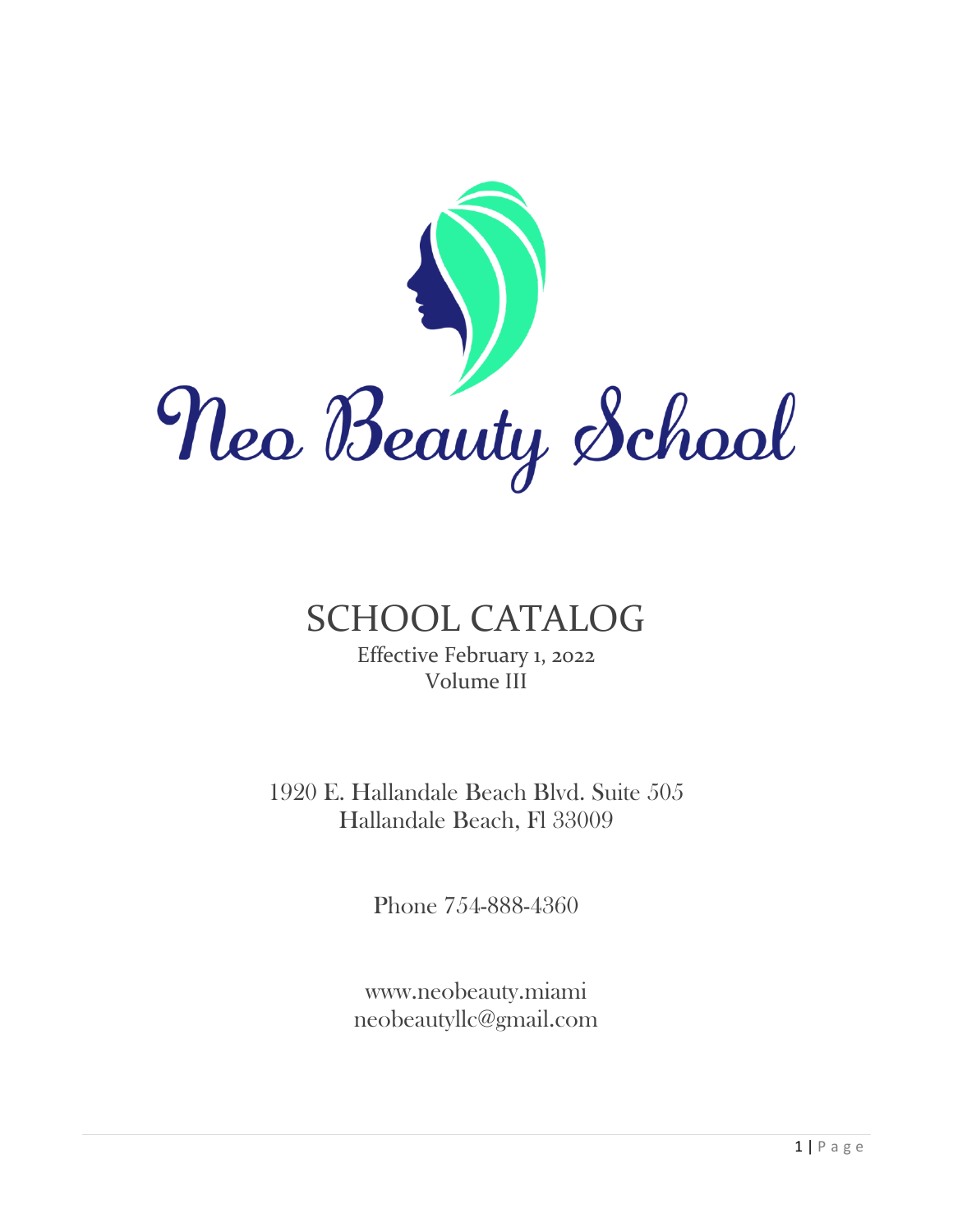#### **CONTENTS**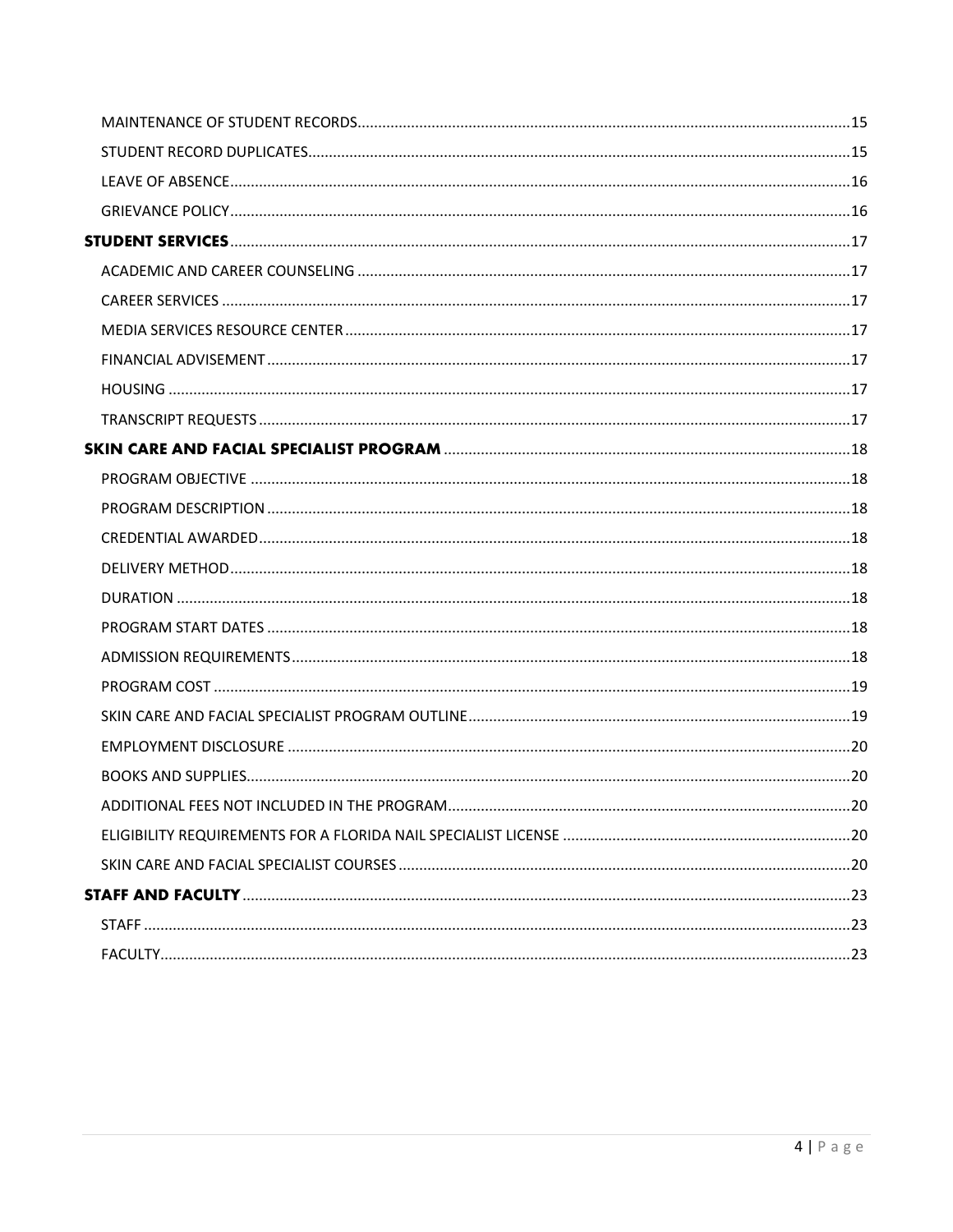# <span id="page-4-0"></span>GENERAL INFORMATION

#### <span id="page-4-1"></span>MISSION AND PURPOSE

The mission of Neo Beauty School is to prepare students to excel as professionals in the skin care and aesthetics field.

#### <span id="page-4-2"></span>LICENSURE

Neo Beauty School is licensed by the Florida Department of Education, Commission for Independent Education, License # 7661. Additional information about this institution may be obtained by contacting the commission at 325 West Gaines Street, Suite 1414, Tallahassee, FL 32399-0400. Toll free: (888) 224-6684 [www.fldoe.org/cie](http://www.fldoe.org/cie)

#### <span id="page-4-3"></span>INSTITUTIONAL OWNERSHIP

Neo Beauty School is a DBA of Neo Beauty, LLC, an active Florida Limited Liability Corporation, owned by Ms. Vera Berezhnaya and Ms. Anastasiya Kurkina.

#### <span id="page-4-4"></span>LOCATION

Neo Beauty School is located at 1920 E. Hallandale Beach Blvd. Suite 807-A, Hallandale Beach, Fl 33009.

#### <span id="page-4-5"></span>GOVERNING BOARD

The governing board is constituted by Ms. Vera Bereznhaya, President, and Ms. Anastasiya Kurkina, Vice-President. Address 1920 E. Hallandale Beach Blvd. Suite 807-A, Hallandale, Fl 33009

## <span id="page-4-6"></span>CATALOG INFORMATION AND AVAILABILITY

The school catalog is available at our public website www.neobeauty.miami

#### <span id="page-4-7"></span>LANGUAGE

All programs are offered in English.

#### <span id="page-4-8"></span>FACILITIES

Neo Beauty School main facility is located at 1920 E. Hallandale Beach Blvd. Suite 807-A, Hallandale Beach, Fl 33009, with 734 square feet that includes 1 classroom/laboratory, reception, and administrative offices. In addition, the school has a designated additional space in the same building at the  $6<sup>th</sup>$  floor for theory classes, media center/study area, and student lounge. Restrooms are available on each floor. Parking spaces are plenty for students, school personnel and visitors. The building has two elevators and access from the parking lot for persons with disabilities.

## <span id="page-4-9"></span>HANDICAPPED FACILITIES

Our school complies with all provisions of section 504 of the Rehabilitation Act of 1973. No qualified handicapped person will be excluded from enrolling in the school. However, handicapped individuals should be aware that the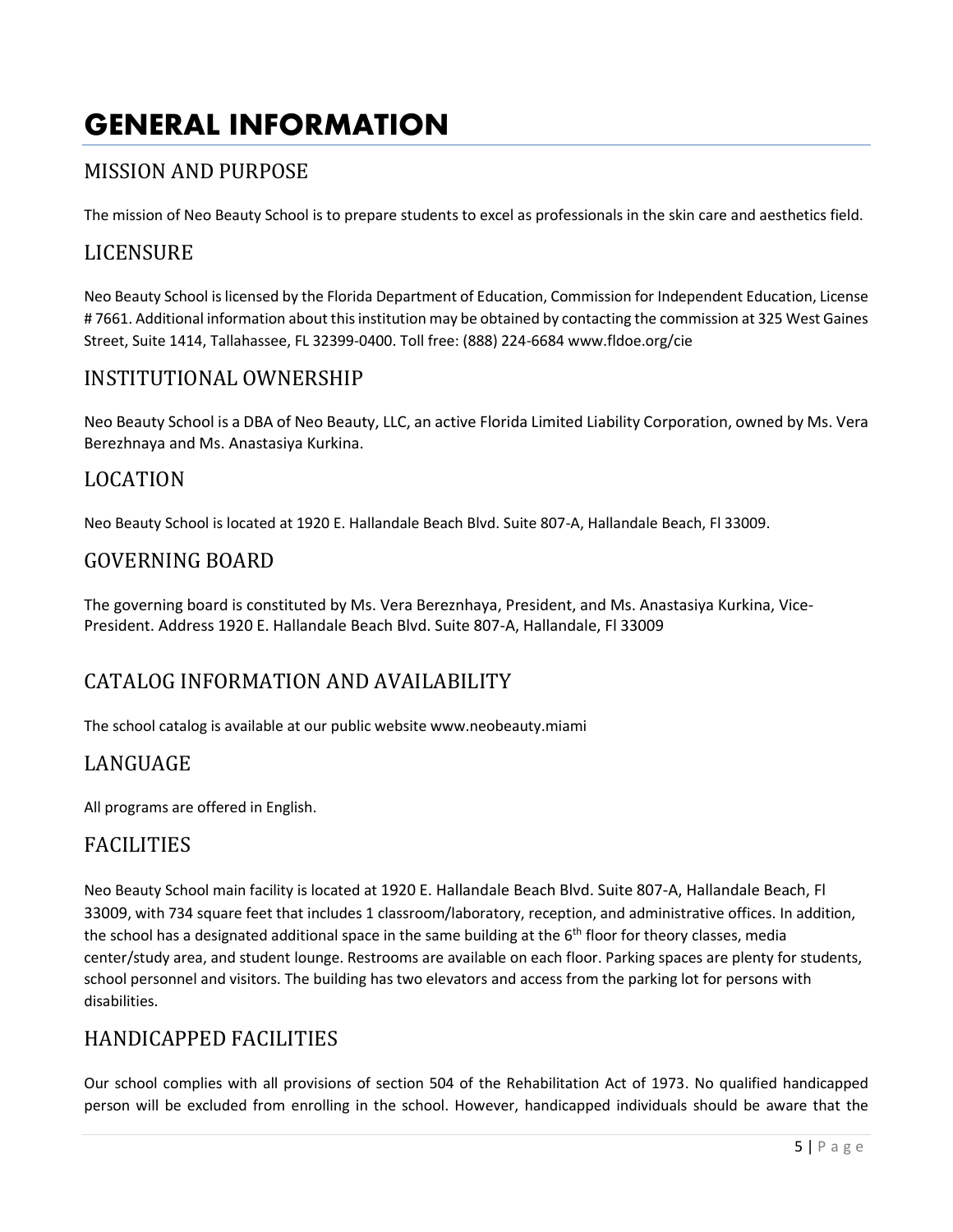regulations set by the State of Florida require a high level of manual dexterity and prolonged periods of practical work in the clinic.

## <span id="page-5-0"></span>HOURS OF OPERATION

Office Hours: Monday through Friday 9:00am to 6:00pm

#### <span id="page-5-1"></span>CLASS SCHEDULES

Morning Classes - Monday through Thursday, 9:00 am to 3:00 pm Evening Classes - Monday through Thursday, 5:00 pm to 9:00 pm

The school has the right to change its schedule in the interest of the student education. Students will be notified in advance of any schedule change.

## <span id="page-5-2"></span>SCHOOL CALENDAR

Classes start every Monday.

#### <span id="page-5-3"></span>HOLIDAYS

The school will remain closed during the following holidays:

#### **2022 Holidays**

Martin Luther King Day, Monday January 17, 2022 President's Day, Monday February 21, 2022 Memorial Day, Monday May 30, 2022 Labor Day, Monday September 5, 2022 Thanksgiving, Monday November 23 through Friday November 25, 2022 Winter Holiday Break, Monday December 19, 2022 through Friday January 2, 2023

In the event of an emergency, closing due to inclement weather or natural disaster the school will close as determined by the Broward Public School system. Classes canceled due to weather conditions are made up at the end of the program.

# <span id="page-5-4"></span>ADMISSIONS

## <span id="page-5-5"></span>ADMISSION REQUIREMENTS AND PROCEDURES

Prospective students must comply with the following requirements to enroll:

1. Present a Valid picture ID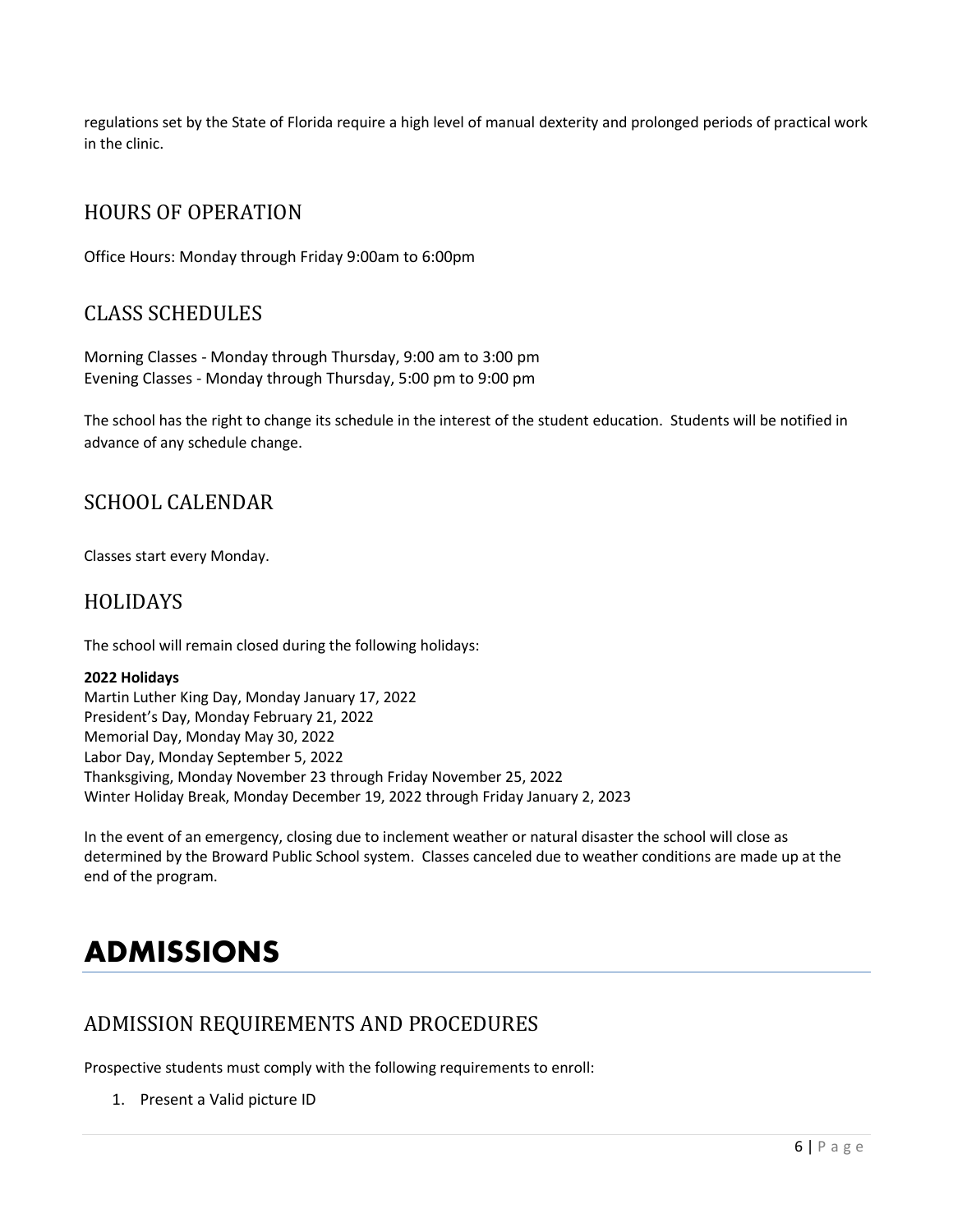- 2. Present a High School diploma or GED. Prospective students that do not possess a high school diploma or GED must pass a Wonderlic Ability to Benefit Test (ATB) administered by a qualified ATB Official. Minimum passing scores are 200 for Verbal and 210 for Quantitative.
- 3. In order to qualify for enrollment, a one on one appointment with one of the school admissions' representatives is required. During the one on one appointment, the admission's representative will provide advisement services to assist the student in planning and completing the occupational education program for enrollment.
- 4. Documentation from another country must be accompanied by the corresponding translation and evaluation by a Florida approved agency or individual. For a listing of approved translators visit the American Translators Association [www.atanet.org.](http://www.atanet.org/)
- 5. Applicants who are at least 17 but younger than 18 years of age may enroll in any program under parental or legal guardian consent. A parent or legal guardian is required to sign the Enrollment Agreement.
- 6. Pay the registration fee of \$ 50.

# <span id="page-6-0"></span>ANTI DISCRIMINATION POLICY

Neo Beauty School is committed to providing all students with a safe and supportive school environment. Members of the school community are expected to treat each other with respect. Harassment of a student by another student or by a teacher or other staff member is a violation of school policy. This includes (but is not limited to) harassment based on race, national origin, marital status, sex, sexual orientation, gender identity, religion, financial status or disability where a person is otherwise qualified or could be with reasonable accommodation.

## <span id="page-6-1"></span>DENIAL OF ADMISSION

Any applicant will be denied admission if he/she does not meet the admissions and eligibility requirements stated in this catalog.

## <span id="page-6-2"></span>TRANSFER OF CREDITS

#### *Transfer of Credits for Studies in Other Institutions*

Neo Beauty School gives credit for studies at other institutions that are approved within the United States. Courses for transfer must have been completed with a grade of 2.0 (70%) at a minimum. Neo Beauty School may accept up to seventy-five percent (75%) of hours as transfer from another institution. To transfer hours from another institution, a student must request an Official Transcript from the issuing institution to be sent directly to Neo Beauty School. The official transcript must include course titles and codes, completed hours, completed services, and date of completion. All accepted hours will be documented on the student file. Neo Beauty School does not grant credit for experiential learning, prior work experience or by examination.

#### *Transferability of Credits Earned at Neo Beauty School to Another Institution*

Transferability of hours/courses earned at this institution is at the discretion of the accepting institution. It is the student's responsibility to confirm if they will be accepted by another institution of the student's choice.

# <span id="page-6-3"></span>SUBMITTING ACADEMIC INFORMATION

Students transferring hours are required to request official transcripts from the educational institutions attended to be sent directly to Neo Beauty School, attention to Admissions Office.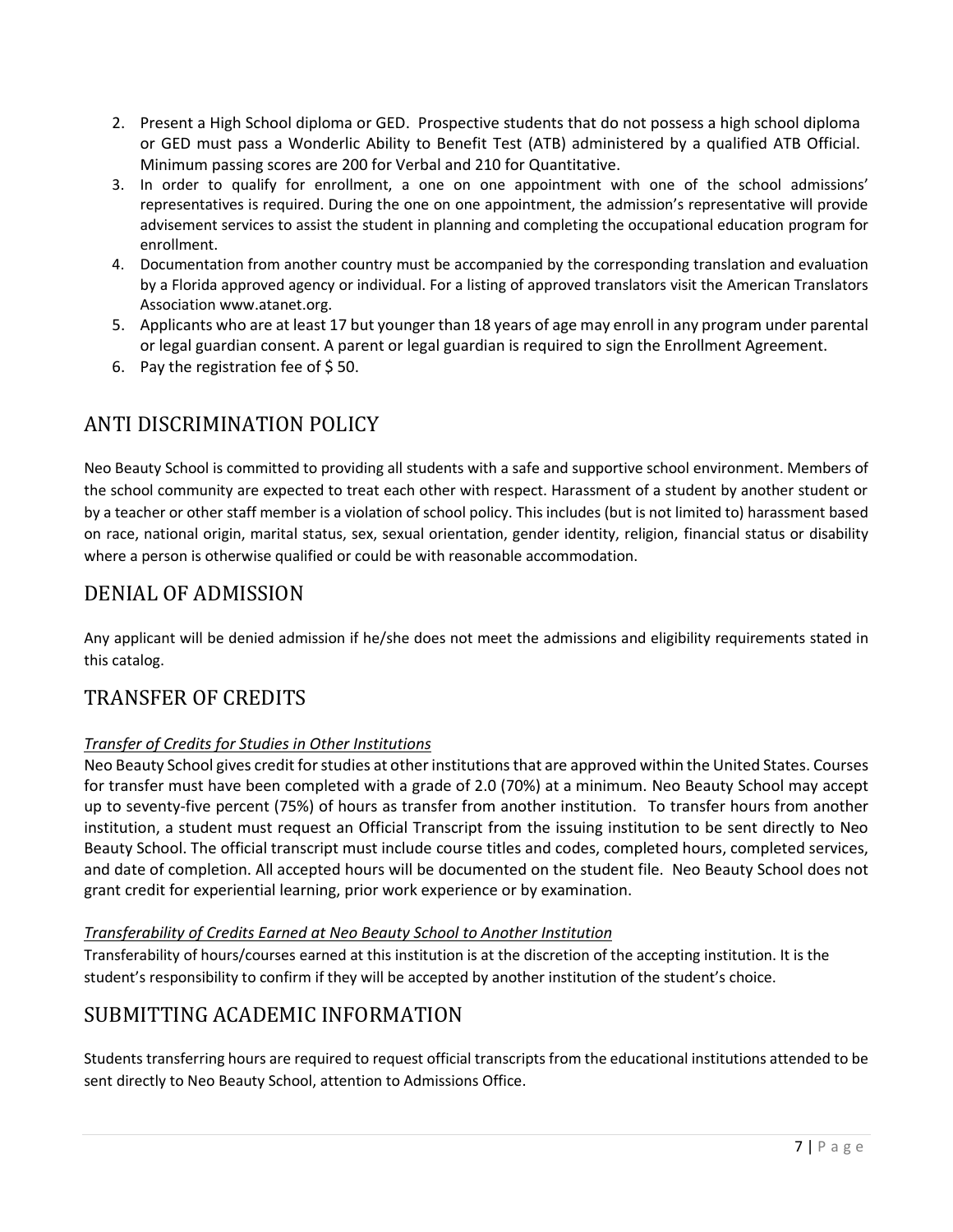# <span id="page-7-0"></span>FINANCIAL SERVICES

# <span id="page-7-1"></span>STUDENT FINANCIAL ASSISTANCE

All tuition, fees, and related costs of the program of enrollment are included in this catalog and are due prior to the scheduled start-date of a student's course(s), unless the student has arranged for monthly payments. A complete fulfillment of payment obligations is a condition for graduation.

At the time of enrollment, students may select from the following payment options:

- $\checkmark$  Full payment at time of signing enrollment agreement.
- $\checkmark$  Registration fee at the time of signing enrollment agreement with balance paid prior to starting date.
- ✓ Registration fee at time of signing enrollment agreement with balance paid prior to graduation following an agreed payment plan.
- $\checkmark$  Major credit cards are also accepted.

## <span id="page-7-2"></span>CANCELLATION AND REFUND POLICY

Should student be terminated or cancel for any reason, all refunds will be made according to the following refund schedule:

- 1. Cancellation must be made in person or by certified mail.
- 2. All monies will be refunded if the school does not accept the applicant or if the student cancels within three (3) business days after signing the Student Enrollment Agreement and making initial payment.
- 3. Cancellation after the 3rd business day, but before the first class, will result in a refund of all monies paid, with the exception of the registration fee of \$50 (not to exceed \$150).
- 4. Cancellation after attendance has begun, through 40% completion of the program, will result in a pro rata refund computed on the number of hours completed to the total program hours.
- 5. Cancellation after completing more than 40% of the program hours will result in no refund.
- 6. Termination Date: The Termination date for refund computation purposes is the last date of actual attendance by the student unless earlier written notice is received.
- 7. Refunds will be made within 30 days of termination or receipt of Cancellation Notice.
- 8. Cancellation of classes by the institution after attendance has begun will result in 100 percent refund.
- 9. Should the prospective student not meet the entrance requirements it will result in 100 percent refund.

#### <span id="page-7-3"></span>FEDERAL FINANCIAL AID ASSISTANCE

Neo Beauty School does not offer federal financial aid.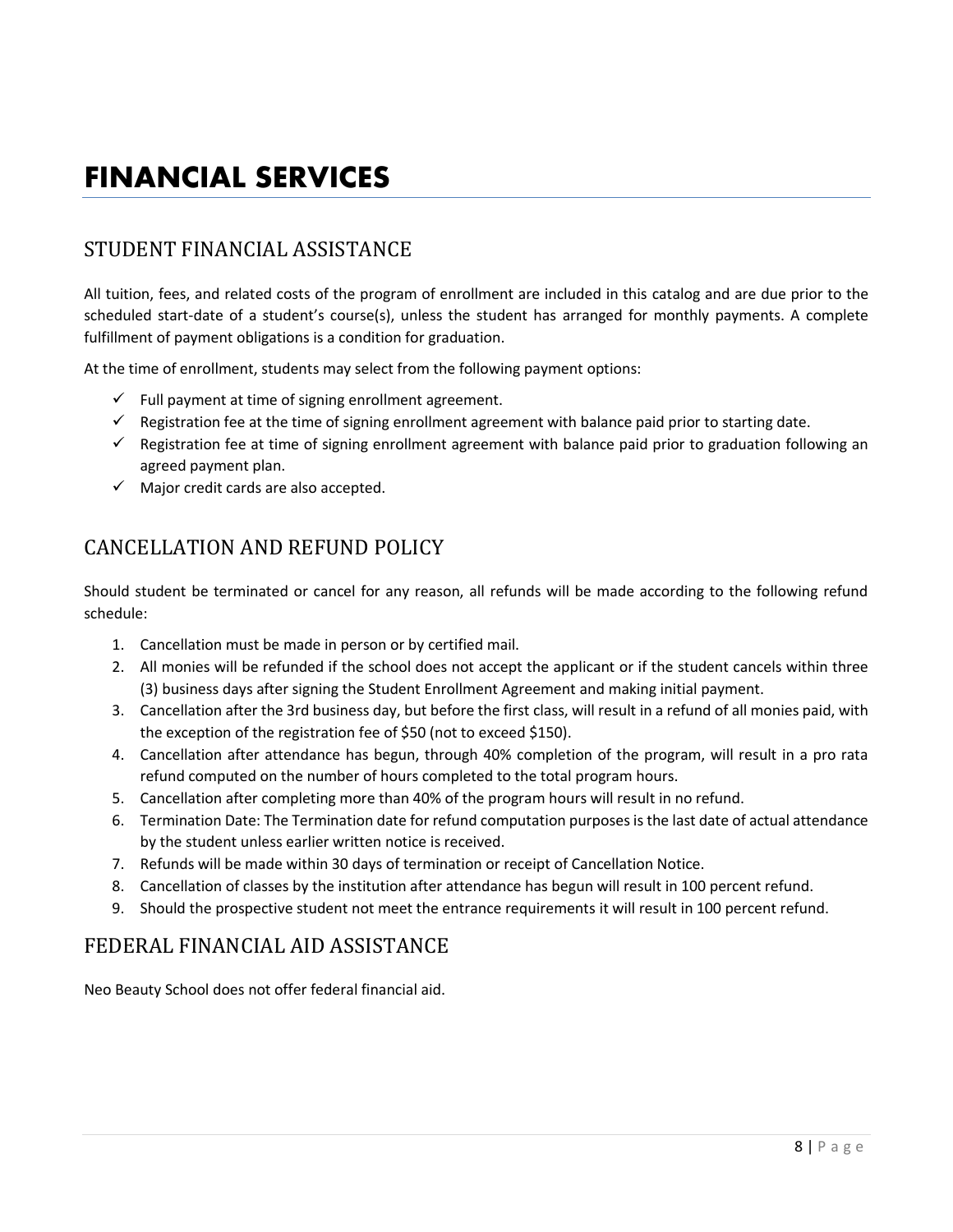# <span id="page-8-0"></span>ACADEMIC POLICY AND PROCEDURES

# <span id="page-8-1"></span>GRADING SYSTEM

Students must earn and maintain a grade of 70 % or more to successfully complete a program of enrollment. This grade will be determined by a practical examination (at each evaluation period), test grades, and labs/projects.

The following grading scale will be used:

| Excellent:      | 90% -100 % | А | 4.0 |
|-----------------|------------|---|-----|
| Good:           | 89%-80%    | в | 3.0 |
| Average:        | 79%-70%    |   | 2.0 |
| Unsatisfactory: | 69%-0%     |   | 0.0 |

Practical and laboratory assessments are measured in a pass or fail basis as follows:

P: Pass – 100% - 4.0 F: Fail – 0% - 0.0

Transferred hours are denoted in transcripts as T.

## <span id="page-8-2"></span>GRADE ASSIGNMENTS

Theory grades are assigned based on the academic scores of exams administrated and by the assigned projects related to the corresponding theoretical content. Practice grades are assigned based on the student's ability to apply the theory learned and the work activities in the labs and services.

## <span id="page-8-3"></span>PRACTICAL SERVICES

Students are involved in hands on activities to assist them acquire the skills and practice required for employment. Students are required to participate and complete the practical services assigned by their instructor. Practical services are to be completed satisfactorily as requirement for graduation, as disclosed in the program description section of this catalog.

## <span id="page-8-4"></span>**DEFINITIONS**

<span id="page-8-5"></span>*Program Duration* Program and courses duration are measured in clock hours.

<span id="page-8-6"></span>*Clock Hour Definition* One clock hour constitutes 50 minutes of directed, supervised instruction and 10 minutes breaks.

<span id="page-8-7"></span>*Period of Enrollment* A period of enrollment or payment obligation: the entire program.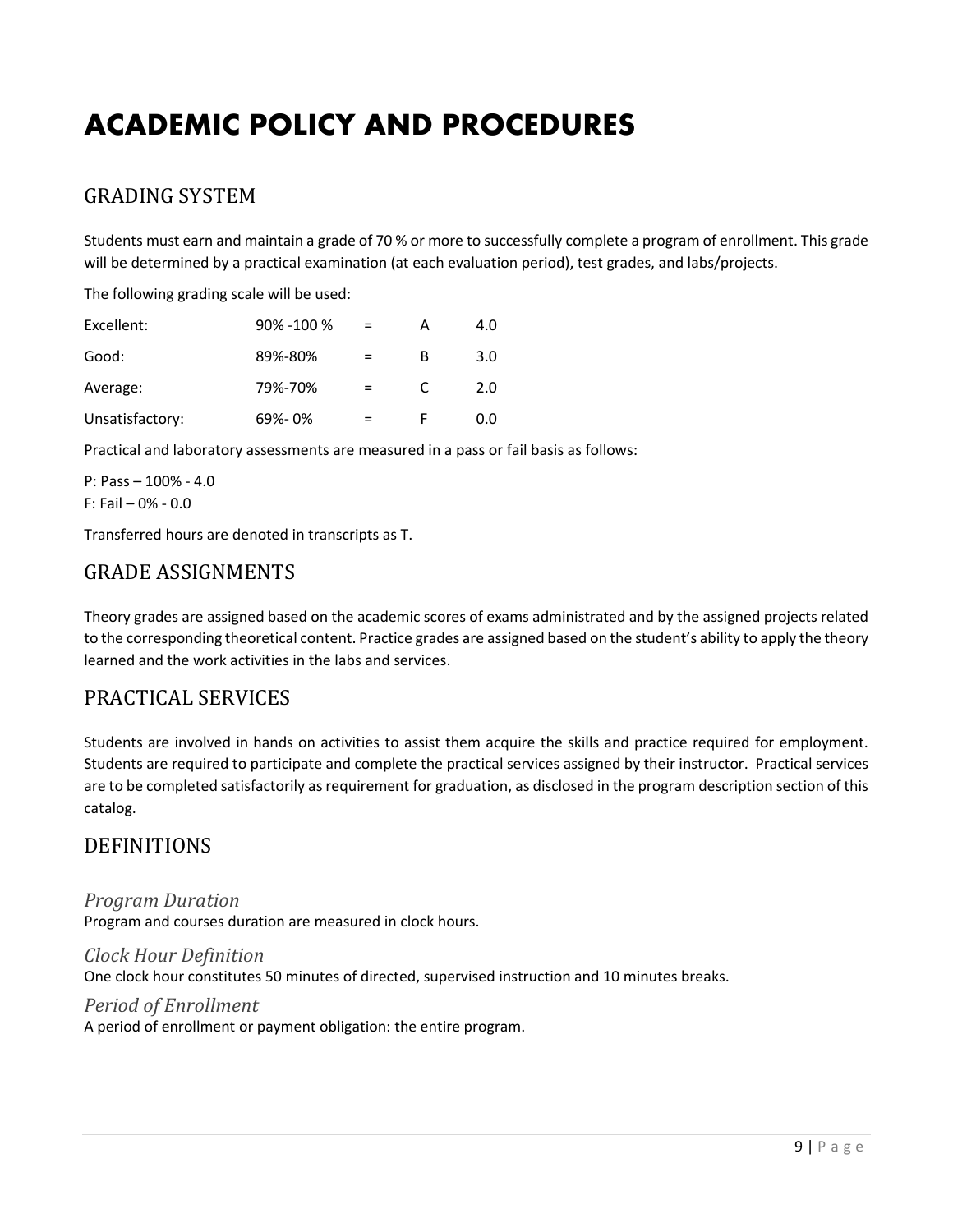# <span id="page-9-0"></span>COURSE NUMBERING SYSTEM

Course numbers are based on course codes established by the institution and do not relate to state common course numbering systems. The course numbering system consists of an alpha prefix followed by a digit course number. The Alpha Prefix identifies the academic discipline. The numbers identify the course.

## <span id="page-9-1"></span>PREFIXES

FS - Skin Care and Facial Specialist Courses

# <span id="page-9-2"></span>GRADUATION REQUIREMENTS

In order to graduate from a program of enrollment, a student must achieve a cumulative GPA of 70% within the time framework established in the institution's SAP policy. In addition, the student must fulfill all financial obligations as stated in the Enrollment Agreement.

# <span id="page-9-3"></span>SATISFACTORY ACADEMIC PROGRESS POLICY (SAP)

Satisfactory academic progress is defined by the average attendance and academic progress maintained by the student.

#### <span id="page-9-4"></span>*SAP - Evaluation Periods*

The institution requires that all students enrolled be evaluated academically and attendance-wise in evaluation periods as follows:

First SAP Evaluation – Conducted when student completes 130 hours of instruction Second SAP Evaluation – Conducted when student completes 260 hours of instruction

Students are required to meet the standards of academic progress that are outlined in the sections below to determine that the standards are met. These standards have multiple components (qualitative and quantitative measurements) that include a minimum cumulative grade point average requirement (CGPA); a minimum successful completion rate based on all clock hours attempted; and, a maximum time frame requirement.

#### <span id="page-9-5"></span>*SAP - Quantitative Criteria*

Students must complete at least 67% of the attempted clock hours of the corresponding evaluation period in order to remain compliance with the institution's SAP Policy. Clock hour progression will be based on a cumulative total of attempted hours to earned hours. For example, a student that is in a SAP evaluation period of 130 clock hours is required to successfully complete a minimum of 87 clock hours (130 x 67% = 87).

#### <span id="page-9-6"></span>*SAP - Qualitative Criteria*

Under the qualitative criteria, to make Satisfactory Academic Progress(SAP), the student must demonstrate a minimum overall cumulative grade point average (CGPA) of 2.0 at the end of the SAP evaluation period been considered.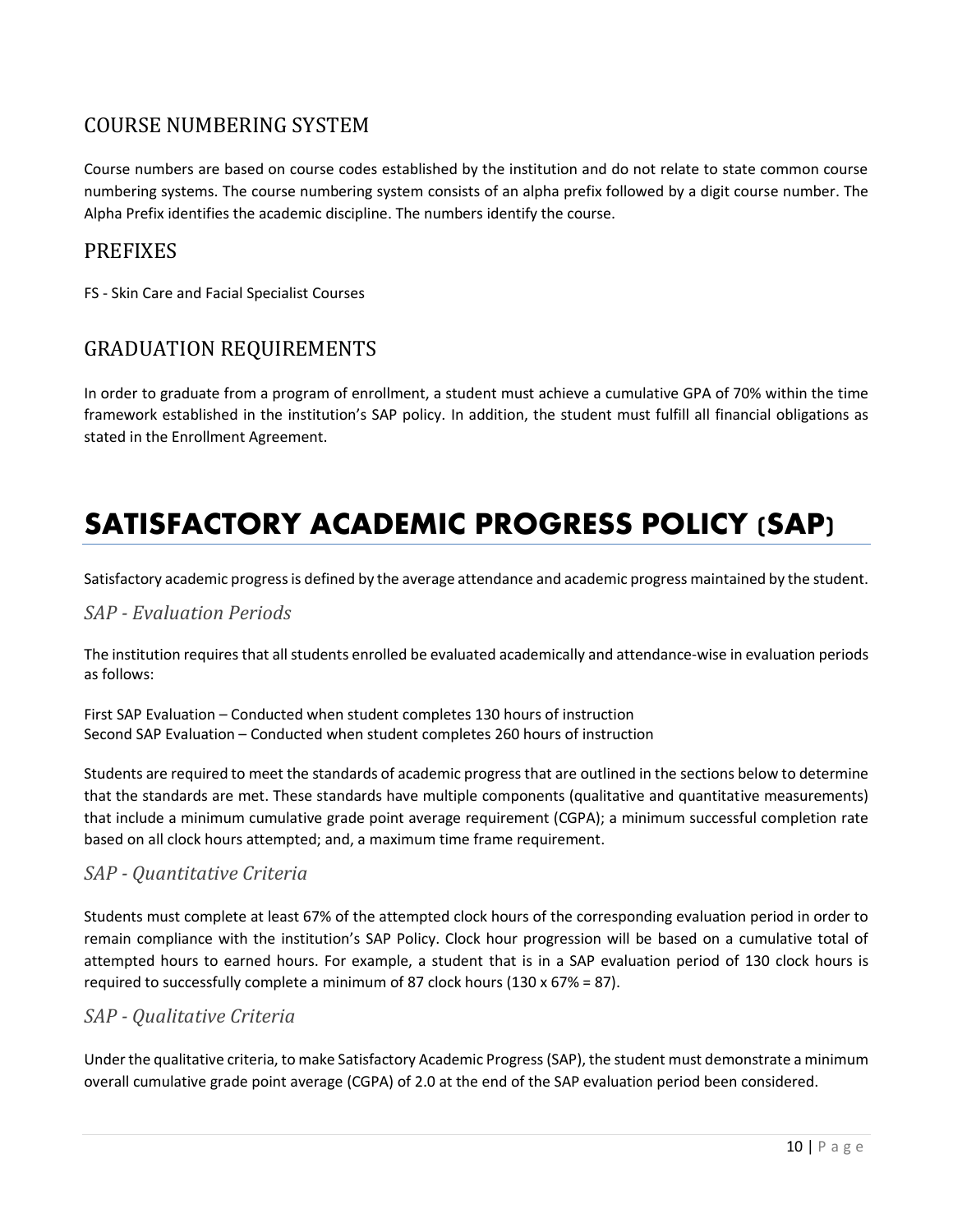#### <span id="page-10-0"></span>*SAP – Evaluation and Academic Probation*

A student who fails to establish or maintain Satisfactory Academic Progress (fails to meet the SAP Quantitative criteria or SAP Qualitative criteria) will be placed on academic probation and maintain this status of academic probation *during the following SAP evaluation period*. At the end of the period in which the student is on probation, the student's overall GPA and clock hours completion percentage will be recalculated. A student will be removed from academic probation only if the student completes the appropriate percentage of coursework and earns a "C" or better in all courses attempted during the corresponding period in which he or she is on academic probation and earns a cumulative GPA of 2.0 or higher. A student that fails to earn a satisfactory SAP evaluation after completing the academic probation will be withdrawn from the program of enrollment.

#### <span id="page-10-1"></span>*SAP - Time Frame to Complete (MTF) Policy*

The maximum allowable time frame for students to remain active in a program of enrollment is equal to 150% of the total hours of enrollment as specified in the enrollment agreement.

This criterion allows students to repeat courses when failed and continue in the program of enrollment as long as the total hours attempted by the student do not go beyond the 150% of the total hours of enrollment as specified in the enrollment agreement. Students still in attendance beyond the total number of hours as specified in the enrollment agreement are not required to pay a tuition charge for every extra hour attended.

Students that do not successfully complete their program when reaching 150% of total hours attempted will be automatically withdraw.

Students that have successfully completed the program are allowed to take any of the courses one more time at no charge, as long as there is space in the classroom to accommodate the additional student. In the case where there is no space in the classroom at the time the request was placed, students are provided with the time frame the course will be offered again and encouraged to confirm space availability within a week of course start.

#### <span id="page-10-2"></span>*SAP - Appeals*

Any student who has been placed on academic probation but who feels that there were mitigating circumstances that caused him or her to fail the SAP standard, may file a written appeal with supporting documentation to the School's President, who will make the final decision regarding the student's appeal within 5 days. If the student's appeal is granted, the student will be reinstated to satisfactory academic progress status.

#### <span id="page-10-3"></span>ACADEMIC DISMISSAL

Any student who has been academically dismissed will not be considered for readmission to the institution until 6 months have passed. The student will have to reapply for admission, satisfy all admissions criteria in effect at the time and satisfy any outstanding financial obligations to the institution.

# <span id="page-10-4"></span>ACADEMIC HONESTY

Students must submit work that represents their original words or ideas. Students must make it clear the extent to which external sources were used. Words or ideas that require citation include, but are not limited to, all hard copy or electronic publications, whether copyrighted or not, and all verbal or visual communication when the content of such communication clearly originates from an identifiable source.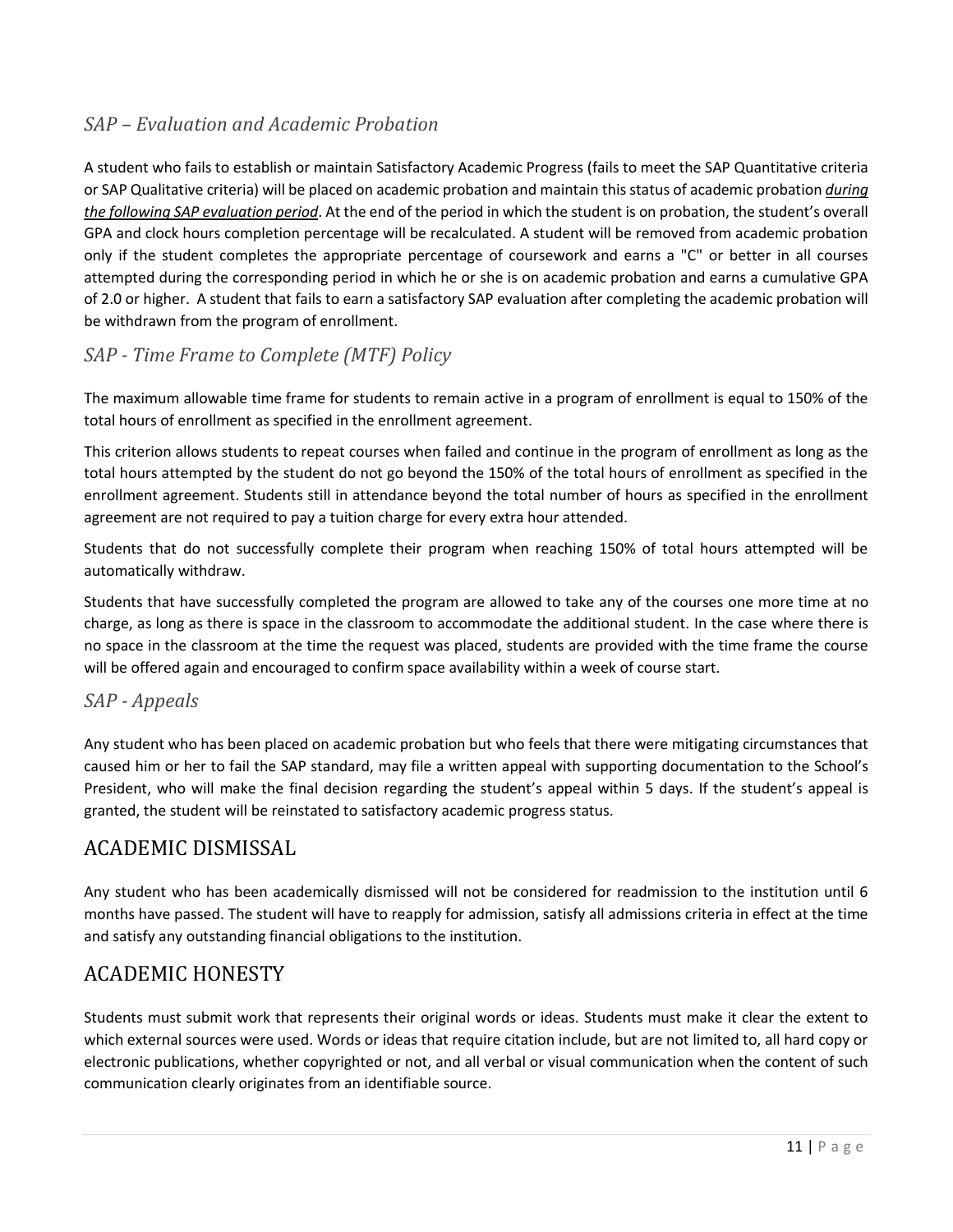The School's Director of Education may expel a student for cheating or plagiarism. No credit will be given for homework that is not the original work product of the submitting student. Students will receive credit only for their own original work. Plagiarism is grounds for dismissal from the institution.

# <span id="page-11-0"></span>MAKE-UP WORK AND EXAMS

In order for a student to make up a class, lab or practical services missed prior to finishing and taking the final test, the student shall make arrangements with his/her instructor. The same rule will apply for missed exams and these will be scheduled at the discretion of the Instructor. Make-up time and exams are not charged to students. Make-up work time is a privilege – not a right! Students should be in attendance on examination days.

## <span id="page-11-1"></span>WARNING

In the event of non-compliance with school rules and regulations, academic attendance or professional image, a student will be issued a written warning from his or her instructor. The instructor will advise the student of the non-compliance issue and proceed to identify a corrective action with the student.

## <span id="page-11-2"></span>APPEAL PROCESS

All students have the right to appeal a decision that can harm his/her interests. Appeals must be received in written form within 10 days of dismissal.

The School's President will confer with the School's Education Director and arrive to a decision. The student will be notified in writing of the final determination within 10 days.

## <span id="page-11-3"></span>SUSPENSION

The institution reserves the right to suspend any student for lack of payment, and/or breach of the rules and regulations of the School.

# <span id="page-11-4"></span>STUDENT RESPONSIBILITIES

# <span id="page-11-5"></span>CODE OF CONDUCT

Students are to maintain the highest standard of personal, ethical and professional conduct. Each student is expected to display behaviors that are indicative of the program they represent and are expected to carry themselves in a manner that represents the values and beliefs of Neo Beauty School. The institution reserves the right to dismiss a student due to unprofessional or disorderly conduct that reflects negatively on Neo Beauty School, affects other students, or is a potential safety issue.

Students are expected to bring the corresponding books, educational equipment and all necessary materials to School daily.

All students must be punctual to class.

In case of absence, the student will be responsible to obtain the covered material from a classmate or instructor, to maintain his/her daily progress.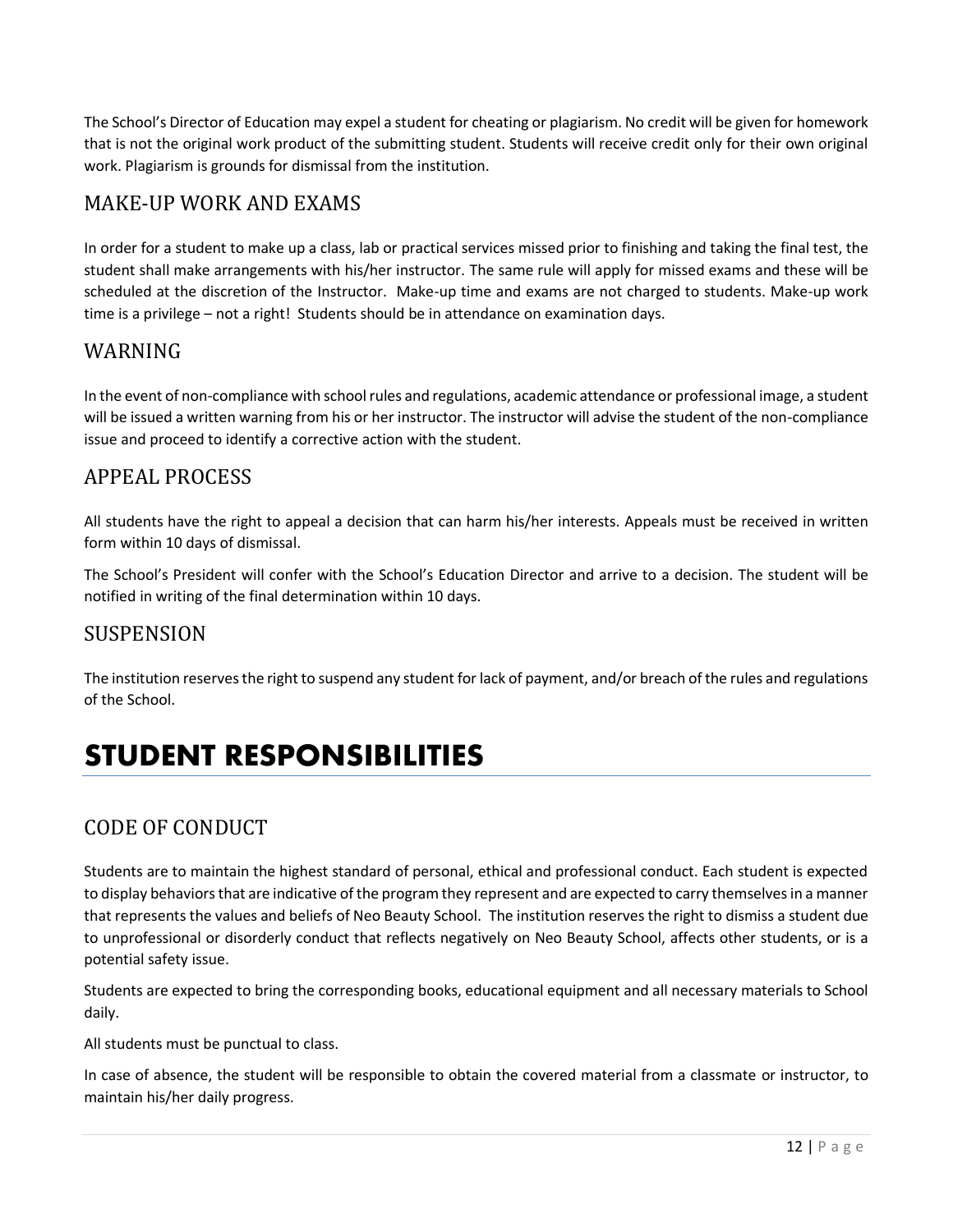The institution will make reasonable arrangements for the recovery of hours and work missed. It is encouraged that students take advantage of this option.

A medical certificate is required in case of absence due to a medical condition.

The institution provides a comfortable atmosphere, free of intimidations hostilities or other offenses. Conduct such as sexual harassment, or any type of physical or verbal threat that interferes with educational development of the student will not be tolerated.

Students must pay all financial obligations in due time.

Visits from children and/or relatives and friends are not allowed on Campus.

The student who is caught destroying or damaging School Property will be expelled and/or legally processed.

The Institution does not allow sales, promotions or any other forms of commercial activities within the premises. Students that participate in these practices may be suspended or dismissed from the institution.

#### <span id="page-12-0"></span>PERSONAL PROPERTY

Students are responsible to identify and protect their personal belongings, materials and equipment always. The school will not take any responsibility for lost or misplaced personal property.

#### <span id="page-12-1"></span>USING AND CARING FOR THE EQUIPMENT

Students are responsible for their materials and equipment. The equipment and implements of the school should be used gracefully in a suitable and professional manner. Any damage caused to equipment or malfunction detected must be immediately communicated to the school personnel.

## <span id="page-12-2"></span>PHONE CALLS

No personal calls are allowed during class time. Cell phones and all other electronic devices must be turned off and can only be used in the break/lunch area or outside the building during breaks and lunches.

#### <span id="page-12-3"></span>SMOKING

Smoking is permitted during breaks or lunch *outside the building*. Smokers shall dispose of their cigarette butts in designated containers.

#### <span id="page-12-4"></span>BREAKS AND LUNCHES

The instructors shall schedule breaks and lunches. Students are responsible for returning to classes on time. Food and drinks are only permitted in the school's *designated* break/lunch area or outside the school.

#### <span id="page-12-5"></span>ALCOHOL AND DRUGS

The use of alcohol or drugs (unless prescribed by a physician) is strictly prohibited. Alcoholic beverages in a public building are illegal. The use or possession of drugs and/or drug paraphernalia is also illegal. The use of alcohol or drugs in any form on school premises, on school grounds, or at any school related activity will result in immediate termination.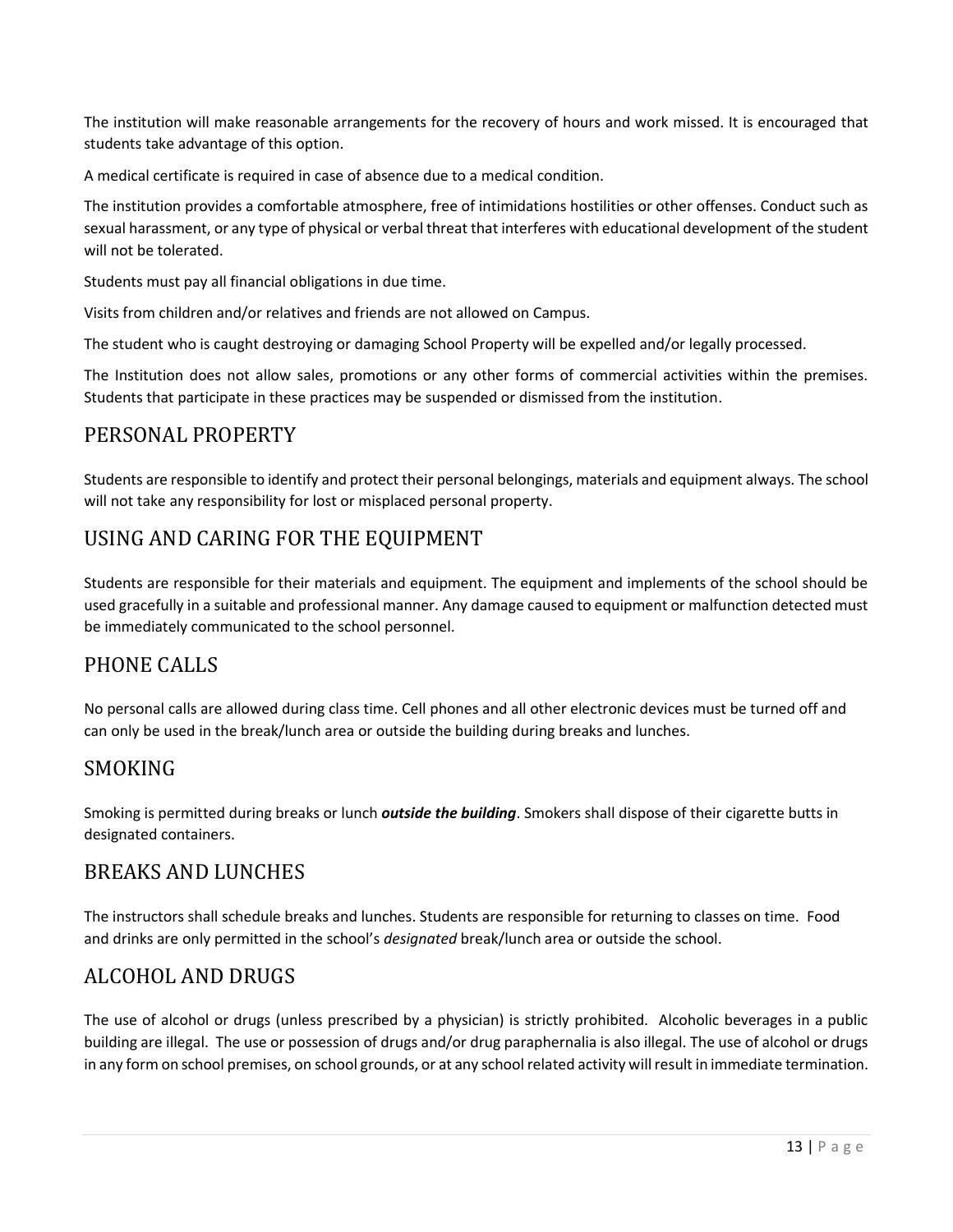# <span id="page-13-0"></span>CHEATING AND STEALING

If a student is caught cheating and/or stealing, he/she will be subject to termination from the program.

## <span id="page-13-1"></span>SCHOOL DRESS CODE

A professional appearance in the school is essential to the overall image in the health field. Each student is required to dress in a clean, neat and professional manner always. Students are required to wear a white lab coat and closed toe shoes at all times. Each student must purchase his or her own white lab coat. The estimated cost of a white lab coat is  $$25.$ 

Students are required to use gloves at all times while providing services. Students must not wear perfume, long earrings or jewelry that may touch the client while performing the practical services.

Should the dress code requirement not met, the instructor will send the student home without hours being recorded as attendance for the day.

## <span id="page-13-2"></span>ANTI-HAZING, BULLYING

NEO BEAUTY SCHOOL will not tolerate hazing or bullying by any student or employee of the Institute. Failure to comply will result in the student's suspension from the program.

## <span id="page-13-3"></span>ATTENDANCE

Students are expected to attend scheduled classes and laboratory sessions on time. The student is solely responsible for all information, materials, handouts, reading assignments, tests, lab sessions, and instructions given during the lecture. Neo Beauty School has no obligation to provide outlines, notes, testing information, make-up lectures or signin sheets. Regardless of the amount of time a student misses, he or she must complete all requirements of the program to graduate.

Students are required to provide documentation for their absence. The school maintains an attendance record on each student. Any missed practical services must be completed entirely to graduate. No exceptions will be made.

A student that missed 14 consecutive days of class will be automatically withdrawn. Students in need to miss school for a period of 14 days or longer are encouraged to request a leave of absence. See the Leave of Absence policy included under the student rights section of this catalog.

## <span id="page-13-4"></span>TARDINESS

Tardiness is defined as showing up more than fifteen minutes late for the beginning of the class. Having three separate incidents of tardiness will be considered as one unexcused absence.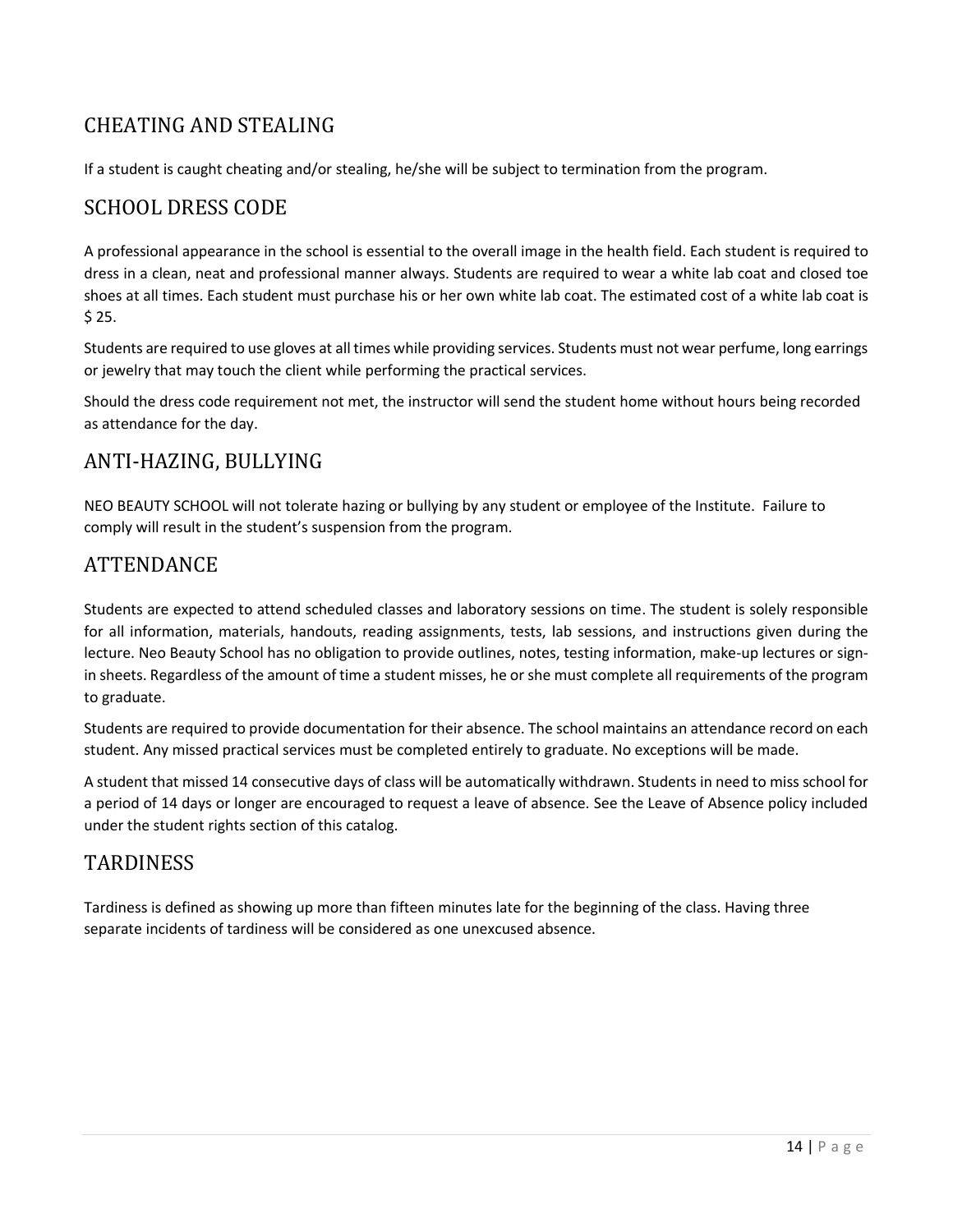# <span id="page-14-0"></span>STUDENT RIGHTS

# <span id="page-14-1"></span>EQUAL OPPORTUNITY

Neo Beauty School does not discriminates based on race, ethnic or national origin, sex, age, disability, religious believes, or social origins and does not exclude any applicants for any of these reasons.

## <span id="page-14-2"></span>DISCRIMINATION AND HARRASMENT POLICY

Neo Beauty School prohibits discrimination or harassment based on race, ethnic or national origin, religion, age, sex, color, physical or mental condition, marital status, or veteran status under any program or activity under its purview. Sexual harassment includes harassment based on gender, pregnancy, childbirth or related medical condition, and inappropriate conduct of a sexual nature.

# <span id="page-14-3"></span>STUDENT'S RIGHT TO KNOW - STUDENT PRIVACY RECORDS (ACT OF 1974)

Neo Beauty School's students have access to records as provided under federal and state law. The Federal Student Privacy Act of 1974 relates to the privacy of students, and it is designed to protect the privacy of their records. Students and parents of dependent students have the right to inspect and review the student's records. The School requires written authorization from the student or the designated representative before disclosing any individual information.

#### <span id="page-14-4"></span>INFORMATION DISCLOSURE

In order to disclose student's personal information, written authorization is required. All information asked for by the United States Department of Education will be provided, in accordance with all applicable laws and regulations.

# <span id="page-14-5"></span>FAMILY EDUCATIONAL RIGHTS AND PRIVACY ACT (FERPA)

Neo Beauty School strictly adheres to the requirements of FERPA regarding students' rights and privacy of information. In accordance with public law 93- 380, Family Educational Rights and Privacy Act, Florida Statute 5.229.782, the school allows students to access their educational records; challenge records they believe are inaccurate, incomplete or misleading; and limit the release of such information. Records will not be released without the written consent of the student. A student will be notified whenever a court subpoenas the records in which case, written consent is not required. The parent (s) of a dependent student has the right to inspect records that are maintained by the school on behalf of the student.

## <span id="page-14-6"></span>MAINTENANCE OF STUDENT RECORDS

Official academic records are maintained the by the Student Services Department. Included are admission applications and associated documentation, the records of grades and credits received in courses at this institution or accepted from other institutions; and other documents directly relating to the student's academic progress and status. Student records are maintained permanently.

## <span id="page-14-7"></span>STUDENT RECORD DUPLICATES

The student may request a copy of his/her record in person or through a representative authorized by them in a written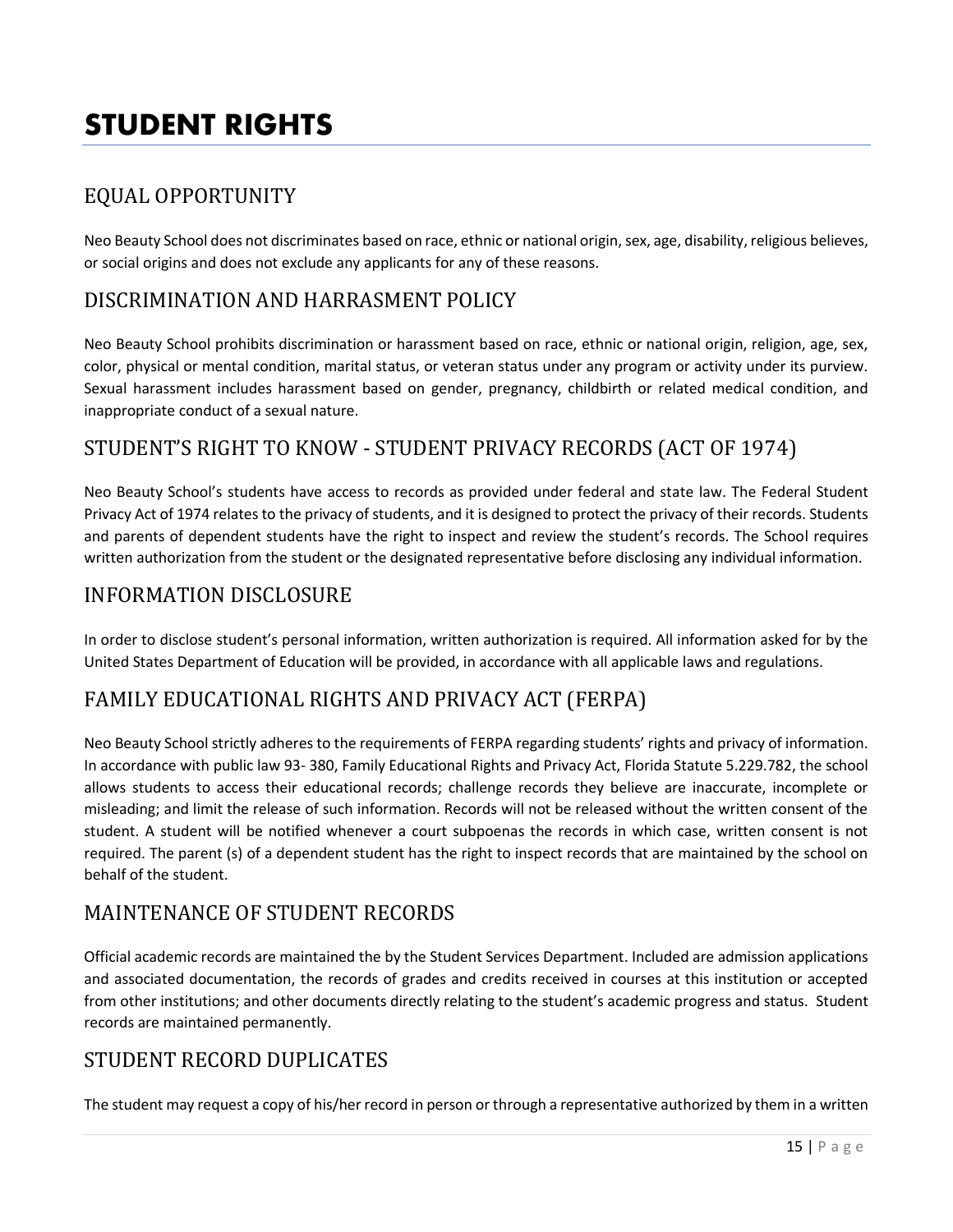consent, provided that all financial obligations have been meet. The school charges a fee of \$0.10 per printed/copied page.

# <span id="page-15-0"></span>LEAVE OF ABSENCE

A leave of absence (LOA) must be requested in writing on an official Leave of Absence Form obtainable from the student services office prior to the beginning of the proposed requested leave. A leave of absence must be approved by the school's president and may not exceed 180 days.

A LOA may be granted for up to 180 days for reasonable causes like family illness, disability, or emergency. The request must be documented and signed by the student. If student fails to return from the leave of absence, he or she will be considered withdrawn for academic purposes.

The institution may grant a student multiple leaves of absence as long as the total number of days for all leaves does not exceed 180 days within a 12-month period.

A student must request the LOA in writing in advance of the beginning date of the leave of absence, unless unforeseen circumstances prevent advance notice. Exceptions are submitted to the student services office for approval. The anticipated date of return must be indicated on the request as well as the reason for a student's leave request.

When calculating the refund due to a student, the last date of actual attendance by the student is used in the calculation unless earlier written notice was received.

In the event of an emergency, the institution may grant a leave of absence. However, when students are not in regular attendance, they jeopardize the quality of their education. Therefore, a leave of absence is discouraged.

## <span id="page-15-1"></span>GRIEVANCE POLICY

The administration, faculty and staff of Neo Beauty School maintain an open-door policy for students to voice their concerns or complaints. Occasionally, a student or former student will require assistance with a problem at a level outside of Neo Beauty School.

Neo Beauty School grievance procedure is as follows:

- 1. The student attempts to handle the grievance with the instructor in a calm and professional manner.
- 2. If the grievance cannot be settled at this level, the student may ask for the intervention of the Student Services office to attempt to mediate, arbitrate, or rectify the situation. In most cases, complaints can be discharged at this level of intervention.
- 3. If a satisfactory result cannot be accomplished at this level, a written description of the grievance can be directed to the school President. The School President will evaluate the grievance and gather information. The student will be kept informed by the School President as to the status of the grievance, as well as the resolution of the problem. Students must submit a grievance no later than a week after of the incident in consideration. The School President will respond to the grievance in writing within 7 business days.

When writing your grievance statement please include the following:

- $\checkmark$  Your name, address and contact number
- $\checkmark$  Facts of your complaint: date and time of the incident, where it took place, the names of the people involved, the names of any witnesses
- $\checkmark$  Supporting evidence for your complaint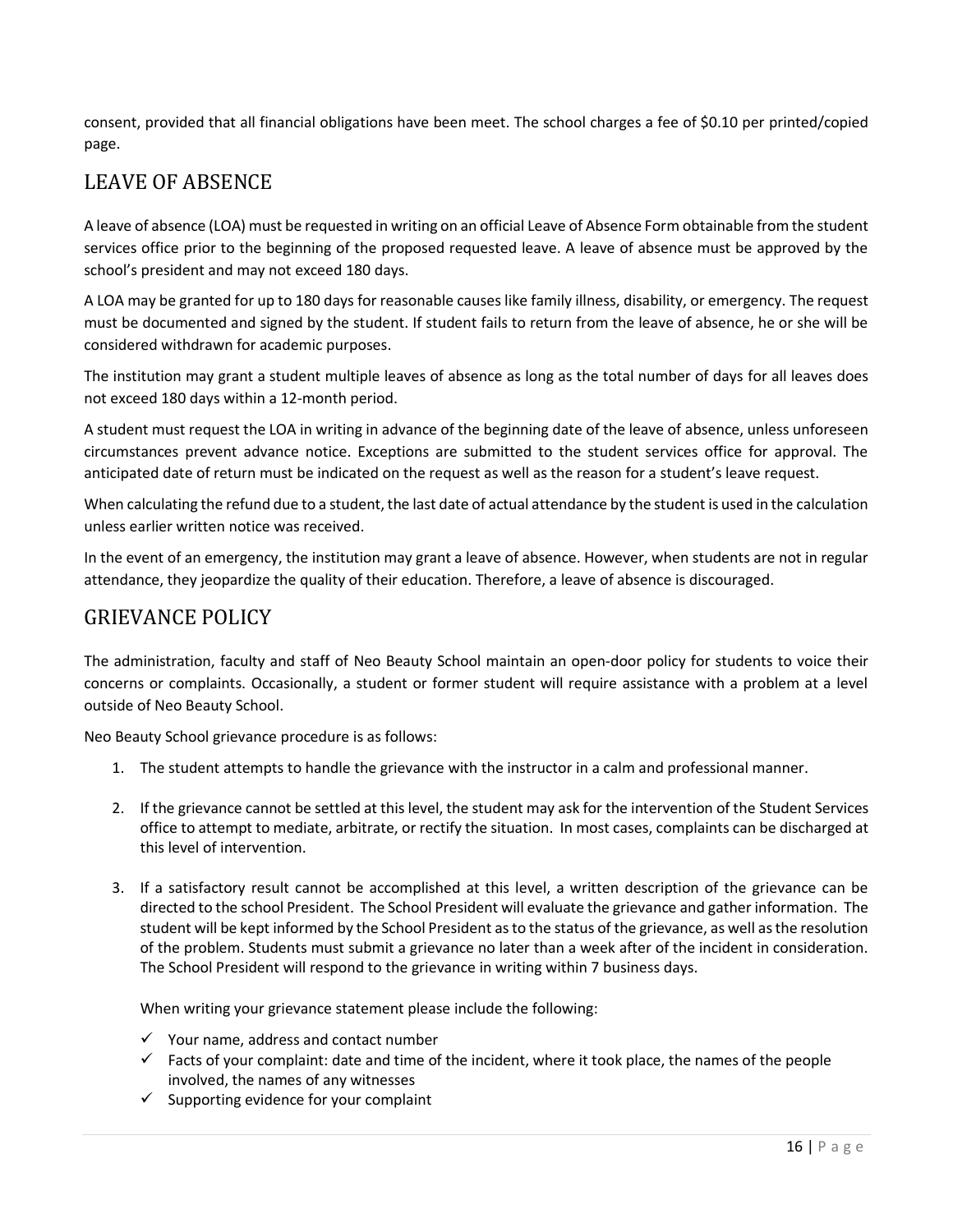- $\checkmark$  Describe any steps taken informally to resolve the matter
- $\checkmark$  Include a reasonable solution for your complaint
- $\checkmark$  Sign and date your statement
- 4. In cases where the grievance is not settled at the institutional level, the student may also contact the Florida Department of Education that regulates the institution:

Commission for Independent Education (CIE) 325 West Gaines Street, Suite 1414, Tallahassee, FL 32399-0400 Phone: (850) 245-3200, Toll free: (888) 224-6684 [www.fldoe.org/cie](http://www.fldoe.org/cie)

# <span id="page-16-0"></span>STUDENT SERVICES

## <span id="page-16-1"></span>ACADEMIC AND CAREER COUNSELING

Counseling is available to all students for career and academic reasons. Students with issues of a personal nature will be referred to local public or private agencies for professional assistance.

# <span id="page-16-2"></span>CAREER SERVICES

Students will be coached on how to write resumes and prepare for job interviews. Every possible effort will be made by the school to expose students to professionals in the field. Our aim is to make students aware of the many professional opportunities available to them. **Although the school cannot guarantee employment or placement**, reasonable efforts will be made to assist students in securing suitable employment. This assistance is free and available to any student, regardless of when the student graduated.

#### <span id="page-16-3"></span>MEDIA SERVICES RESOURCE CENTER

The school Media Center houses additional learning resources for active students and graduates. Resources include a computer connected to the internet, additional textbooks, reference materials, as well as program appropriate subscriptions. The media services resource center is open during normal business hours.

#### <span id="page-16-4"></span>FINANCIAL ADVISEMENT

The Financial Services Director will assist students to work out any financial problems, discuss financial options or payment plans.

## <span id="page-16-5"></span>HOUSING

Neo Beauty School does not offer housing for students.

## <span id="page-16-6"></span>TRANSCRIPT REQUESTS

Upon graduation Neo Beauty School provides each student with their diploma and corresponding official transcript at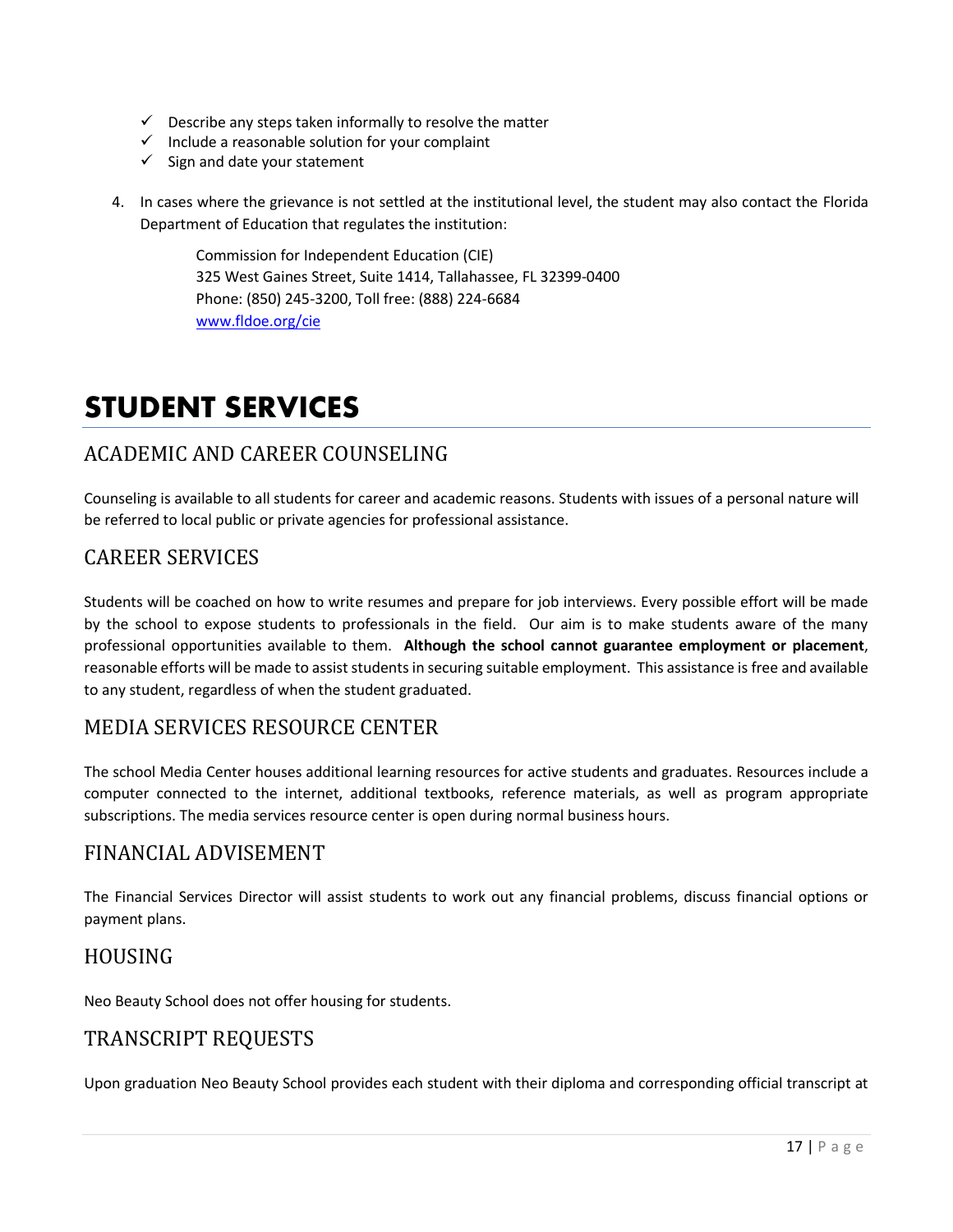no cost. Neo Beauty School reminds students that in order to graduate, a student must have successfully completed their program of instruction and be up to date with their financial obligations with the institution.

Students that are up to date with their financial obligations may request a copy of their transcript from the Student Services Department by completing a transcript request form. Transcript requests may be made in person or by mail. There is a charge of \$25 for official transcripts. Official and non-official transcript request may take between five (5) to ten (10) business days to process.

# <span id="page-17-0"></span>SKIN CARE AND FACIAL SPECIALIST PROGRAM

260 CLOCK HOURS - 11 WEEKS

## <span id="page-17-1"></span>PROGRAM OBJECTIVE

This program provides instruction in the care and treatment of the facial skin. Theory classes and hands-on practical applications provide students with the knowledge and experience to successfully start a career in the skin care field. Upon completion of the program students are awarded a diploma and qualify to apply for a Facial Specialist License with the Florida Department of Business & Professional Regulation (DBPR).

#### <span id="page-17-2"></span>PROGRAM DESCRIPTION

This program provides training in skin treatments. Students learn about skin analysis and facial techniques to maintain the skin health by correct cleansing methods, massage, and the use of machines for deep cleansing. It consists of 260 hours of theory and practical activities, with 67.5 hours of hands-on instruction and practice of applied skin care treatments. Students of this program are required to complete 100 services in the techniques learned in order to graduate.

#### <span id="page-17-3"></span>CREDENTIAL AWARDED

Upon successful completion of the program students receive a diploma.

#### <span id="page-17-4"></span>DELIVERY METHOD

This program is offered on campus.

#### <span id="page-17-5"></span>DURATION

This program has a duration of 260 hours. Full time students complete the program in 11 weeks, attending classes Monday through Friday from 8:00am to 2:00pm. Part-time students complete the program in 16 weeks, attending classes Monday through Friday 6:00pm to 10:00pm.

#### <span id="page-17-6"></span>PROGRAM START DATES

This program starts every Monday.

#### <span id="page-17-7"></span>ADMISSION REQUIREMENTS

Prospect students must comply with NEO BEAUTY SCHOOL general admissions requirements as stated in this catalog under the Admission's section.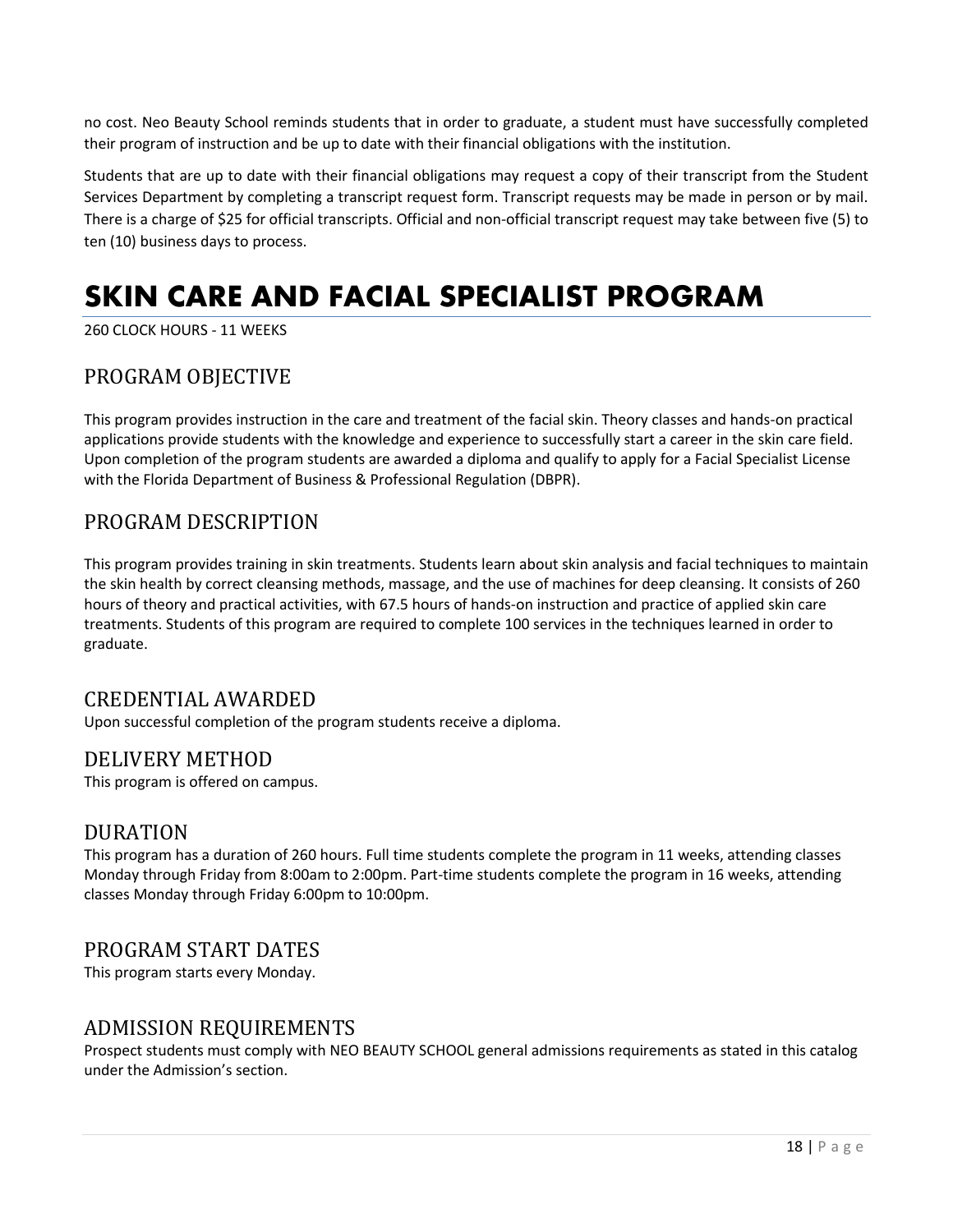# <span id="page-18-0"></span>PROGRAM COST

Registration Fee \$ 50 Tuition Fee \$ 3,200 Books & Supplies \$ 0 Other Costs \$0 Total Program Cost \$ 3,250

# <span id="page-18-1"></span>SKIN CARE AND FACIAL SPECIALIST PROGRAM OUTLINE

| Course                                                                                                                                                           | <b>Total</b><br><b>Clock</b><br><b>Hours</b> | <b>Services</b> |
|------------------------------------------------------------------------------------------------------------------------------------------------------------------|----------------------------------------------|-----------------|
|                                                                                                                                                                  |                                              |                 |
| FS001 - Florida State Laws and Regulations                                                                                                                       | 5                                            | $\Omega$        |
| FS002 - HIV/AIDS                                                                                                                                                 | 4                                            | 0               |
| FS003 - Bacteriology, Sterilization, Hygiene and Sanitation                                                                                                      | 10                                           | $\Omega$        |
| FS004 - Chemistry, Products, and Product Safety                                                                                                                  | 8                                            | 0               |
| FS005 - Basics of Electricity, Lighting and Magnification                                                                                                        | 8                                            | 0               |
| FS006 - Skin Theory, Basic Dermatology, Skin Disorders and Diseases                                                                                              | 85                                           | 0               |
| FS007 - Facials and Treatments, Consultations and Contraindications                                                                                              | 66                                           | 0               |
| FS008 - Hair Growth, Removal and Waxing                                                                                                                          | 2.5                                          | 0               |
| FS009 - Make-up Application and Cosmetic Treatments                                                                                                              | $\overline{2}$                               | 0               |
| FS010 - Salon Management, Ethics and the Facial Professional                                                                                                     | 2                                            | 0               |
| FS011 - Practical Applications - total of 100 services as listed below:                                                                                          | 67.5                                         |                 |
| Setup, use and maintenance of electrical devices                                                                                                                 |                                              | 5               |
| Facials, manual and mechanical, masks, packs or treatments performed on a variety of skin types including<br>normal, oily, dry, combination, problem, and mature |                                              | 40              |
| Hair removal including tweezing, waxing, threading and sugaring                                                                                                  |                                              | 20              |
| Makeup application for both daytime and nighttime                                                                                                                |                                              | 10              |
| Lashes and brow tinting                                                                                                                                          |                                              | 10              |
| Eyelashes application, including strip lashes, individual lashes, and semi-permanent lashes                                                                      |                                              | 10              |
| <b>Manual extractions</b>                                                                                                                                        |                                              | 5               |
| <b>TOTALS</b>                                                                                                                                                    | 260                                          | 100             |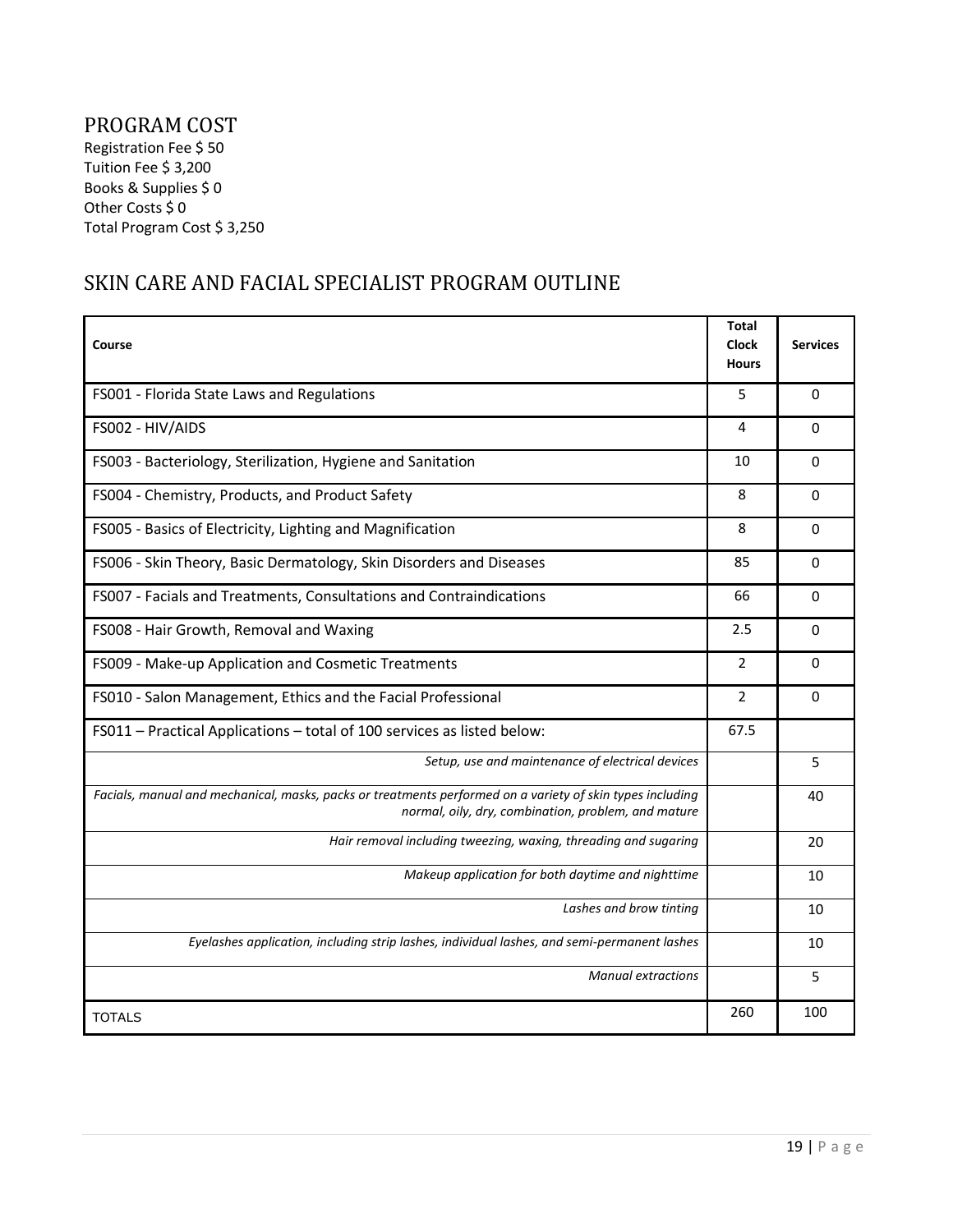# <span id="page-19-0"></span>EMPLOYMENT DISCLOSURE

After successful completion of the program, students must obtain a Florida Facial Specialist License in order to apply for employment.

## <span id="page-19-1"></span>BOOKS AND SUPPLIES

The school provides the textbook and supplies at no cost to the student.

# <span id="page-19-2"></span>ADDITIONAL FEES NOT INCLUDED IN THE PROGRAM

Students a required to wear a white lab coat at all times. Each student must purchase his or her own white lab coat. The estimated cost of a white lab coat is \$25.

## <span id="page-19-3"></span>ELIGIBILITY REQUIREMENTS FOR A FLORIDA NAIL SPECIALIST LICENSE

A Florida facial specialist license is required to perform facial services. Applicants that have been found guilty of a felony, may not be eligible to receive the corresponding license.

We encourage students to learn about the current eligibility requirements by visiting the official site for the Florida Department of Business and Professional Regulation (DBPR):

[http://www.myfloridalicense.com/dbpr/pro/cosmo/documents/printable\\_cosmetology\\_lawbook.pdf](http://www.myfloridalicense.com/dbpr/pro/cosmo/documents/printable_cosmetology_lawbook.pdf)

# <span id="page-19-4"></span>SKIN CARE AND FACIAL SPECIALIST COURSES

#### **FS001 – Florida State Laws & Regulations**

This course presents an overview of the laws, rules and regulations that apply to a professional working as a facial specialist in Florida. By the end of this course, students will be able to comprehend the requirements for salons and inspections; be aware of the disciplinary proceedings and penalties for violations; understand the requirements through rules and regulations for license renewal; and know the fees and their disposition. Duration: 5 hours (lecture). Pre-requisite: None.

#### **FS002 – HIV/AIDS**

This course provides instruction regarding HIV/AIDS and other communicable diseases. By the end of this course students are able to explain the causes of HIV/AIDS, hepatitis, tuberculosis, and other communicable diseases and how these diseases are spread; the dangers associated with these diseases; and how to avoid contamination from the diseases in the practice as a facial specialist. Duration: 4 hours (lecture). Pre-requisite: None.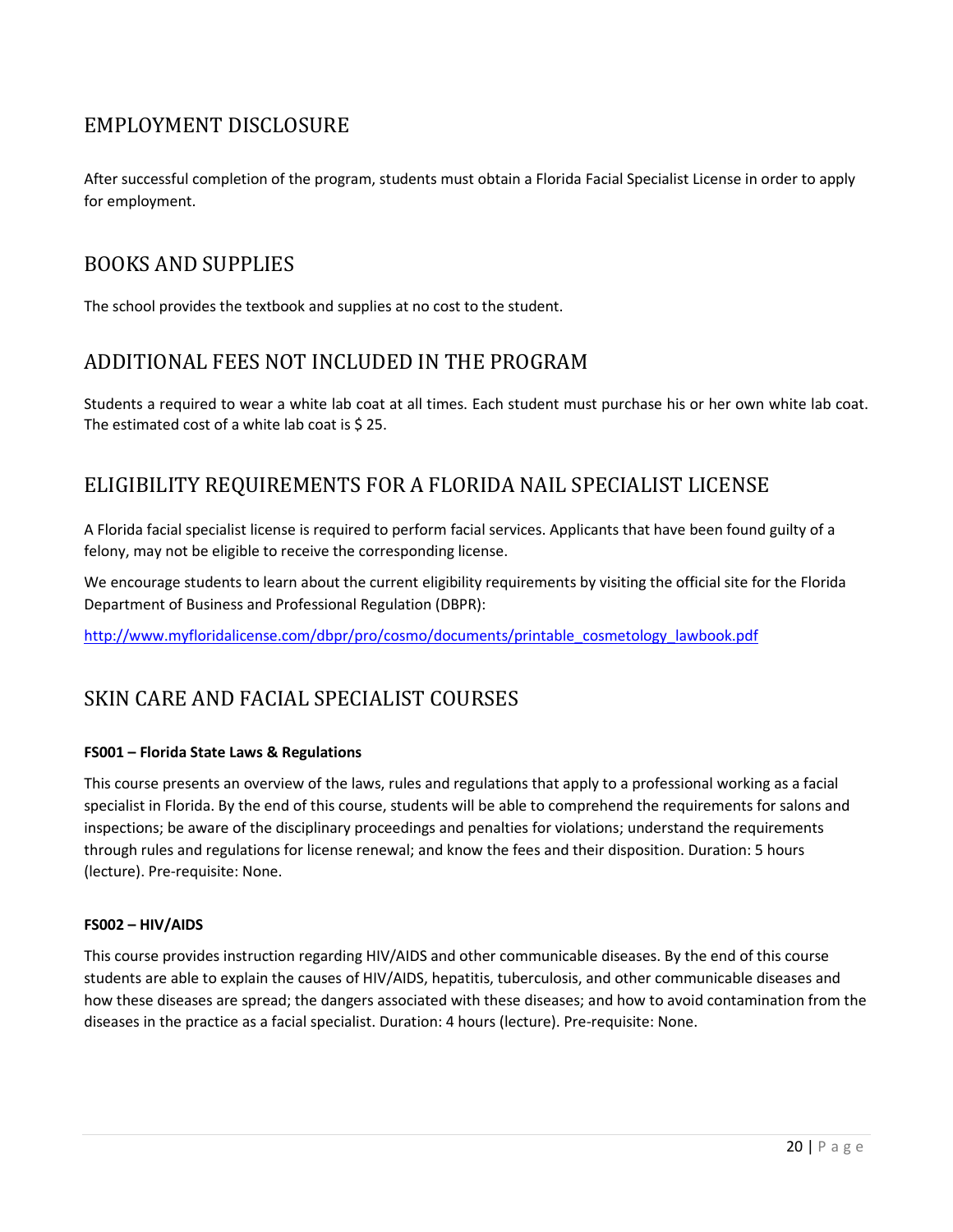#### **FS003 - Bacteriology, Sterilization, Hygiene and Sanitation**

This course instructs students in the use chemical agents to disinfect implements and equipment to promote and protect good health and hygiene. By the end of this course students will be able to define terms and to describe and clarify bacteria in relationships to the spread of disease; as well as to describe four (4) methods of sanitation; and describe measures used to disinfect service areas. Duration: 10 clock hours (lecture). Pre-requisites: None.

#### **FS004 - Chemistry, Products, and Product Safety**

This course instructs student on the effects of cosmetics and skin care products on the skin. Basic chemistry is fundamental in choosing the correct products for each client's skin type. Duration: 8 clock hours (lecture). Prerequisites: None.

#### **FS005 - Basics of Electricity, Lighting, and Magnification**

This course is offered as part of the program as well as a continuing education credit/class. Completers receive a CPR and First Aid card. This course is graded on a Pass or Fail basis. Duration: 8 clock hours (lecture). Pre-requisites: None.

#### **FS006 -Skin Theory, Basic Dermatology, Skin Disorders and Diseases**

Students will be instructed in the knowledge of skin disorders and diseases and the analysis and treatment of these disorders. Before performing services or selecting products, the client's skin type and conditions must be analyzed, and appropriate treatment determined. This course includes the study of the structure and composition of the tissue as well as the study of function of the skin. Students will be instructed in the effects that each service performed will have on the client's skin. Duration: 85 clock hours (lecture). Pre-requisites: None.

#### **FS007 - Facials and Treatments, Consultations and Contraindications**

The basic facial treatment protocol is studied in this course including the general routine and alternate methods depending on the client's needs. Students will be instructed in preparing the client pre and post-treatment. Duration: 66 clock hours (lecture). Pre-requisites: None.

#### **FS008 - Hair Growth, Removal and Waxing**

This course teaches students the hair growth cycle and methods of removing unwanted hair. Safety precautions are studied for each method of hair removal. Duration: 2.5 clock hours (lecture). Pre-requisites: None.

#### **FS009 - Make-up Application and Cosmetic Treatments**

Students will learn the different types of cosmetics and the proper application including color selection. The student will be trained in the identification of different facial types and the procedures for corrective makeup. Duration: 2 clock hours (lecture). Pre-requisites: None.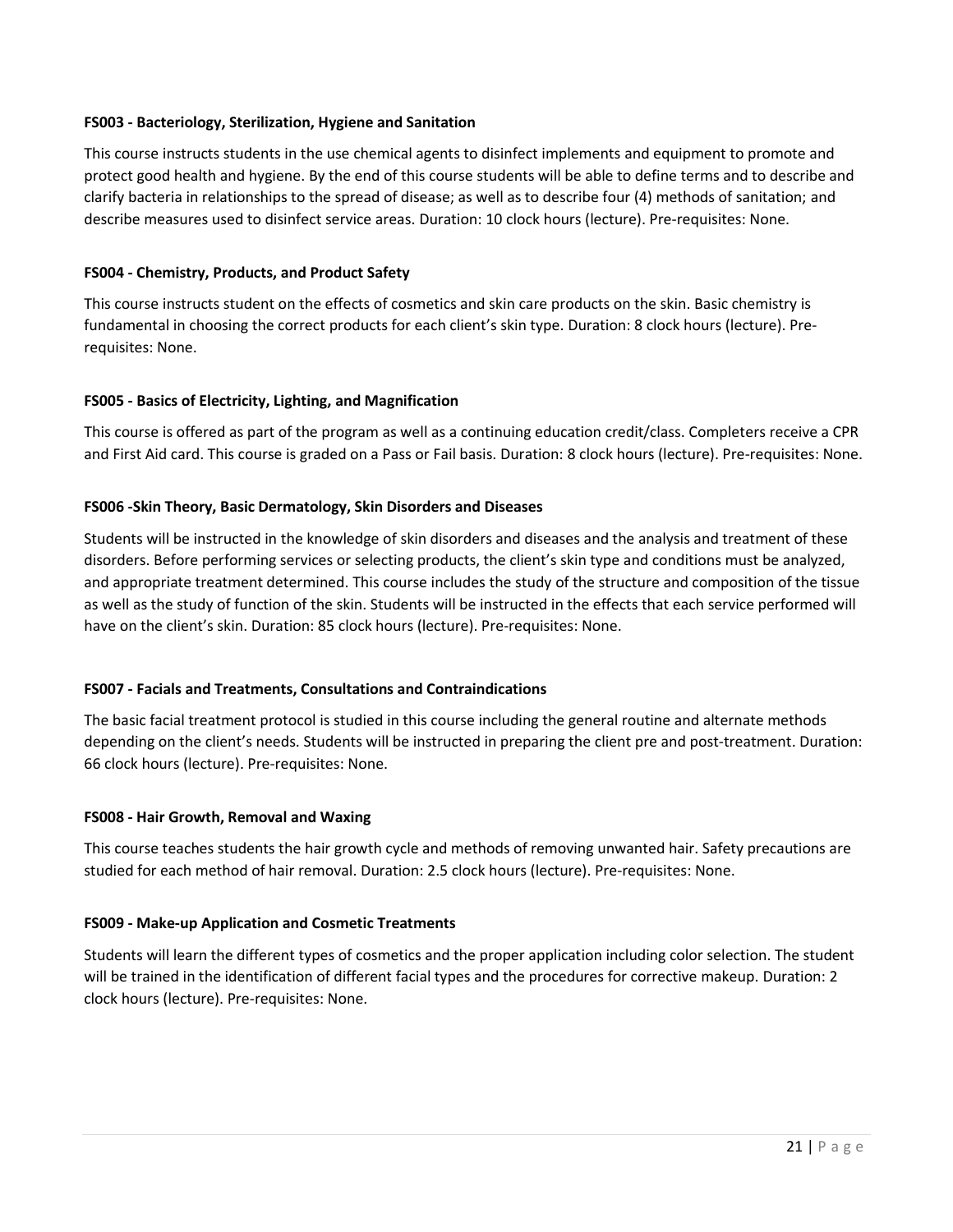#### **FS010 - Salon Management, Ethics and the Facial Professional**

Students will be introduced to the requirements and regulations for starting and/or managing a business in skin care. Professional ethics and integrity are discussed, and regulations and office procedures are reviewed. Duration: 2 clock hours (lecture). Pre-requisites: None.

#### **FS011 – Practical Applications**

Student will gain the practical experience while conducting supervised practical hands-on applications of all subjects taught in program on fellow students and clients. Duration: 67.5 clock hours (lecture). Pre-requisites: All theory classes of the program. Students are required to complete 100 services as listed below:

- Setup, use and maintenance of electrical devices (5)
- Facials, manual and mechanical, masks, packs or treatments performed on a variety of skin types including normal, oily, dry, combination, problem, and mature (40)
- Hair removal including tweezing, waxing, threading and sugaring (20)
- Makeup application for both daytime and nighttime (10)
- Lashes and brow tinting (10)
- Eyelashes application, including strip lashes, individual lashes, and semi-permanent lashes (10)
- Manual extractions (5)